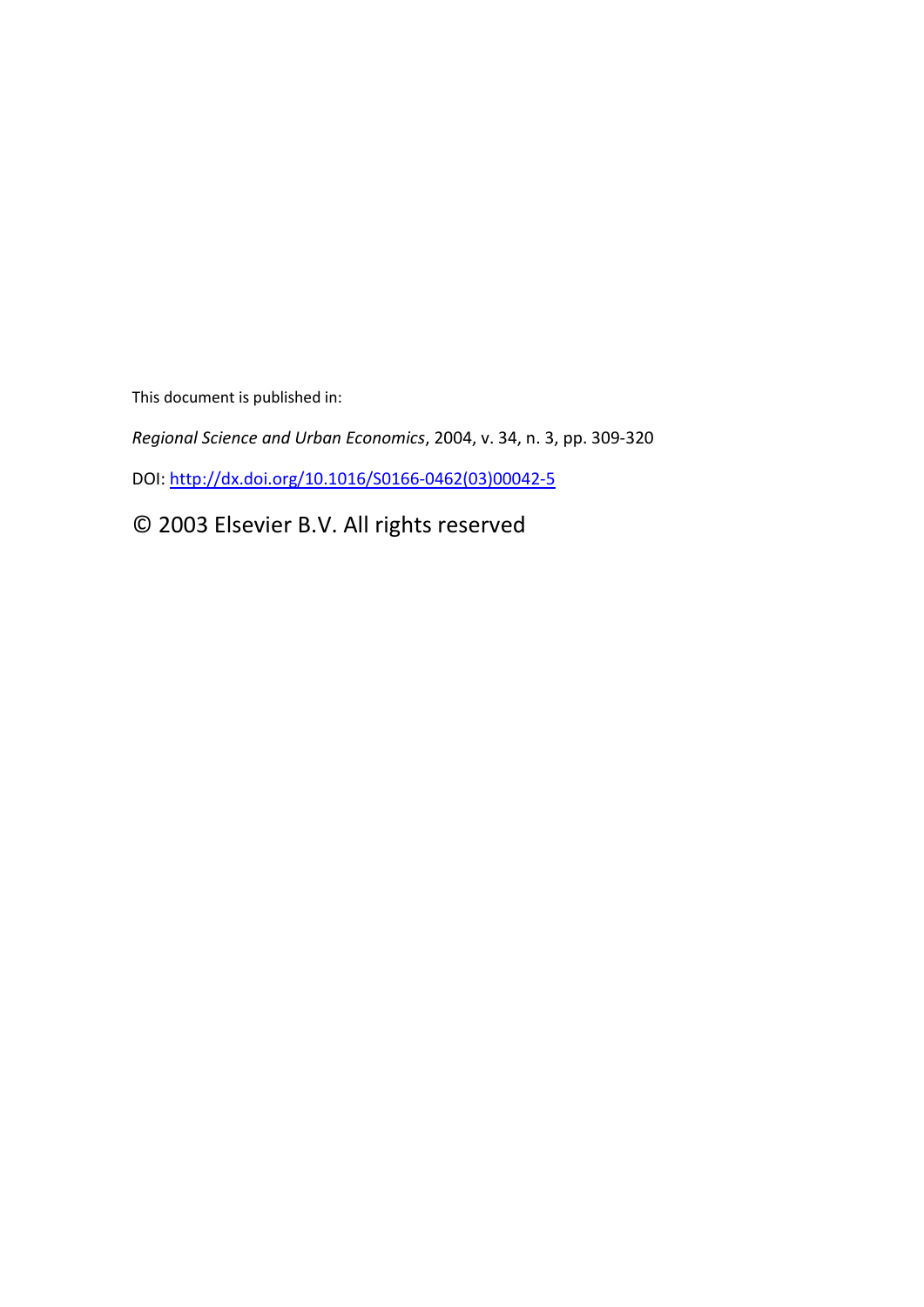# Geographical specialisation in Spanish agriculture before and after integration in the European Union

Ricardo Mora, Carlos San Juan\*

Universidad Carlos III de Madrid, Departamento de Economı´a, Madrid, Spain

#### Abstract

This paper analyzes the evolution of agricultural product specialisation at the farm and county levels in Spain from 1979 to 1997. This period covers all the stages of the gradual implementation of the Common Agricultural Policy and the integration of the Spanish agriculture into the European Market. A multiple product version of Theil and Finizza's indices of segregation is used to decompose farm product specialisation into county specialisation with respect to the national level and farm specialisation within counties. Using a probit specification, we test whether changes in specialisation are driven by comparative advantage at regional level or have been policy induced. Our results confirm the existence of increasing county specialisation and highlight the fact that counties which were initially more specialised in export oriented products have shown the largest increase in specialisation.

JEL classification: C43; Q12; Q18; R32 Keywords: Spatial product specialisation; Comparative advantage; Common Agricultural Policy

## 1. Introduction

Rural landscapes evolve in conjunction with regional specialisation shifts. Since environmental and productive objectives are key issues in current international discussions on agricultural policy reform, the analysis of the forces affecting geographical specialisation trends is central to evaluating the impact of policy intervention in agricultural markets.

Before entry in the European Community in 1986, agricultural policy in Spain provided lower levels of protection for farmers than did the Common Agricultural Policy (CAP).

<sup>\*</sup> Corresponding author. Tel.: +34-91-624-9577; fax: +34-91-624-9875.

E-mail addresses: ricmora@eco.uc3m.es (R. Mora), csj@eco.uc3m.es (C. San Juan).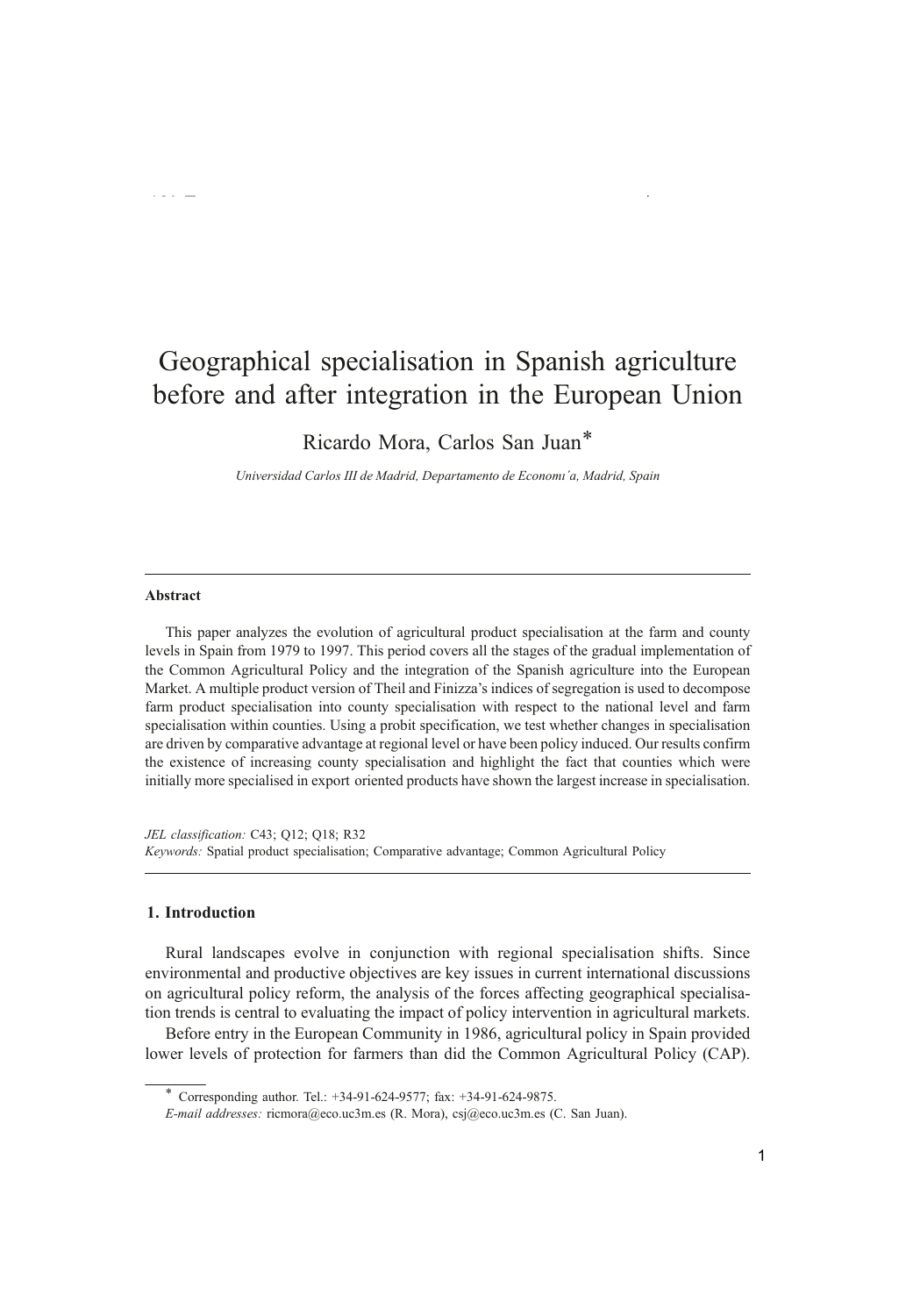Subsidies as a percentage of the value of total production, which were just 2.3 percent in 1980, jumped to 15.1 percent in 1997. Foreseeing the changes, the Spanish government increased guaranteed prices before entry so that price convergence for most products started in 1984 under CAP intervention. The official transition period started in 1986 and lasted until 1992. During those years, intervention prices and market regulations progressively approached the CAP's Common Market Organization (CMO) prices and regulations. By 1993, the Spanish farming industry was fully integrated in the CAP's CMO and enjoyed free access to the European food market.

The aim of the paper is to quantify the joint effect of CAP and market enlargement on Spain's farm specialisation. As any positive theory of trade will predict, market liberalisation increases competitive exports and their relative prices.<sup>1</sup> However, integration into the European market and implementation of the CAP may produce opposing forces in the process of product specialisation. On the one hand, integration in competitive markets should lead to greater geographical specialisation in crops for those regions which enjoy a comparative advantage based on factor endowments such as land and weather conditions. On the other hand, the CAP introduces two main distortions limiting efficient specialisation: intervention prices and set-aside programs. Spain's entry into the European Communities raised prices both for crops for which the country enjoyed comparative advantage, such as vegetables and fruits, as well as for crops that benefited from the CAP policy. Thus, a priori, the overall result on specialisation is not clear.

This paper contributes to the empirical literature on agricultural specialisation in two ways. First, previous studies have focused on regional specialisation, i.e. how agricultural production differs across regions within a country. The implicit assumption behind this restriction is that farm specialisation within a county, i.e. how agricultural production differs across farms within a county, is relatively low within homogeneous regions ([Peterson, 1995;](#page-12-0) [Hubbell and Welsh, 1998\)](#page-12-0). In the Spanish case, there is evidence of important differences between inland and Mediterranean agriculture ([Garcia Alvarez](#page-12-0) Coque et al., 1999; [Mora and San Juan, 2002\)](#page-12-0), but there are no previous studies dealing with crop specialisation at the farm level within narrow geographical units such as counties. In this paper, a general version of the informational measure of segregation proposed by [Theil and Finizza \(1971\)](#page-12-0) is used to study crop specialisation. A fundamental advantage of this index here is that farm specialisation with respect to the country's crop distribution is broken down into two terms. The first term can be defined as county specialisation, and measures the extent to which the production distribution at county level differs from the national level. The second term can be defined as farm specialisation within counties, and measures the differences between farm and county averages. After carrying out this decomposition it is a straightforward matter to test the evolution of county (or regional) specialisation as opposed to farm specialisation within counties.

Second, the underlying factors affecting increases in both county and within-county farm specialisation are analysed using a parametric specification. The hypothesis being

<sup>&</sup>lt;sup>1</sup> For a short survey of main trade theories see [Jones and Neary \(1984\).](#page-12-0) More recently, [Overman et al. \(2001\)](#page-12-0) survey the empirical literature on the economic geography on trade flows, factor prices, and the location of production in imperfectly competitive industries with market linkages, knowledge spillovers and labour market externalities. Our approach modelling agricultural trade is nearest to the modified Heckscher Ohlin Vanek model as in [Trefler \(1993\)](#page-12-0).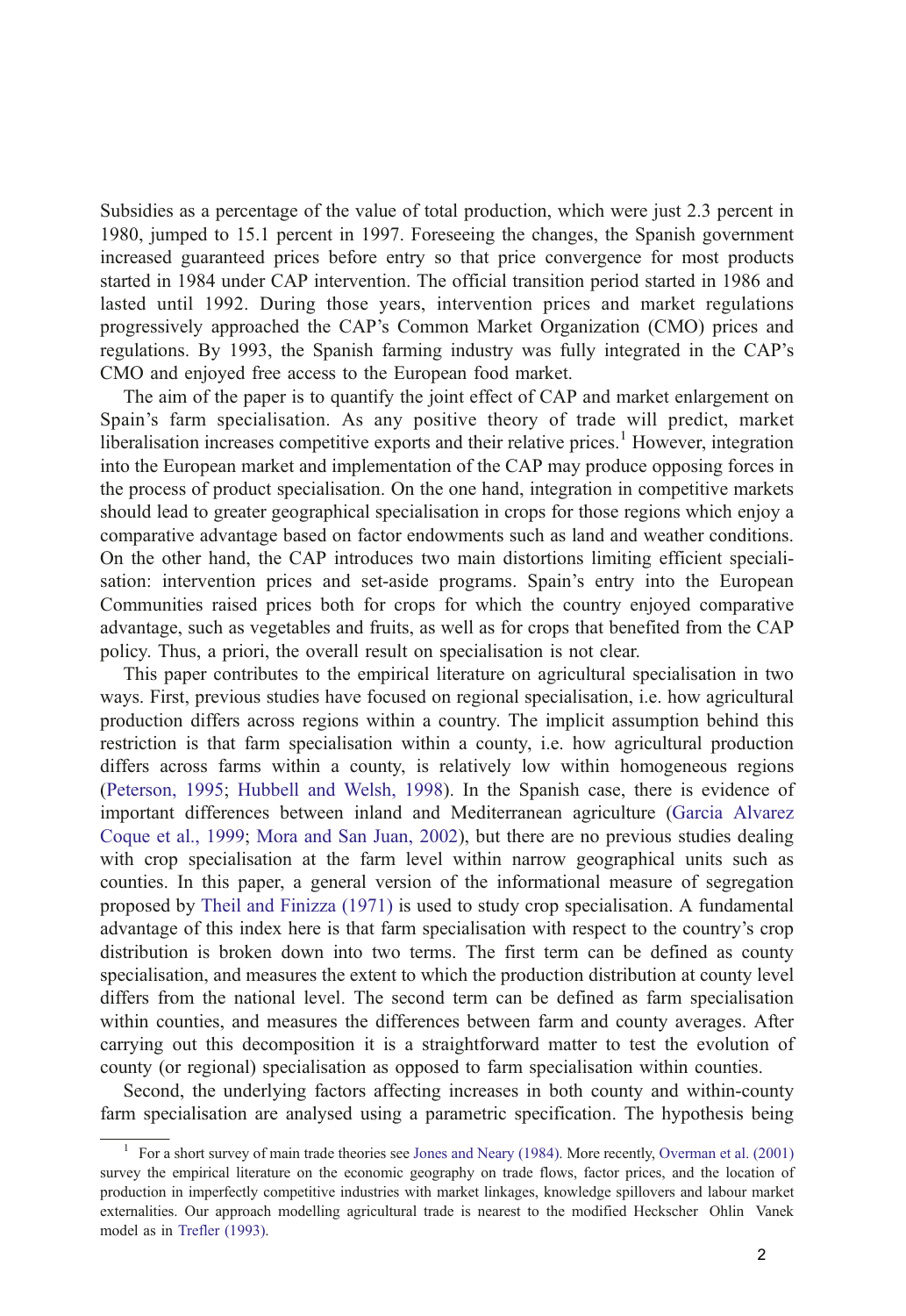|                      | Prices<br>changes<br>1979:1997 | Exports<br>shares<br>1979:1983 | <b>PSE</b><br>1979:1986 | Produce<br>shares<br>1979:1983 | Produce<br>shares<br>1993:1997 |
|----------------------|--------------------------------|--------------------------------|-------------------------|--------------------------------|--------------------------------|
| Grain cereals        | 4.10                           | 1.50                           | 33.22                   | 34.01                          | 21.92                          |
| Livestock production | 7.26                           | 1.06                           | 37.00                   | 19.43                          | 25.95                          |
| Industrial crops     | 4.35                           | 2.54                           | 52.41                   | 10.58                          | 9.79                           |
| Field crop           | 5.16                           | 2.45                           | 0.00                    | 9.69                           | 8.55                           |
| Vegetables           | 6.93                           | 19.93                          | 4.18                    | 7.58                           | 14.56                          |
| Fruits               | 5.37                           | 48.17                          | 4.18                    | 6.30                           | 6.54                           |
| Vineyard             | 15.77                          | 29.57                          | 4.97                    | 4.42                           | 5.24                           |
| Olive grove          | 7.73                           | 30.78                          | 7.79                    | 3.40                           | 4.03                           |
| Potatoes             | 4.07                           | 2.80                           | 0.00                    | 3.23                           | 2.90                           |
| Dried pulses         | 5.10                           | 4.20                           | 0.00                    | 1.35                           | 0.51                           |
| Total                |                                |                                |                         | 100.00                         | 100.00                         |

<span id="page-3-0"></span>Table 1 Agricultural characteristics in Spain by major crop

Note: All values are expressed in percentage terms. Data on prices come from the Spanish agricultural survey prepared by the Ministry of Agriculture. Prices changes were computed using interannual growth rates of Fisher indices. Exports are the Spanish average share of exports within each of the crops in the 1979:1983 period from MEH (1979 1997) [and own calculations. PSE shows the 1979:1986 average Producer Subsidies Equivalents](#page-12-0) (PSE) obtained from OECD (1994) [and own calculations. PSEs are measured as the percentage value per unit of](#page-12-0) output of transfers to farmers generated by agricultural policy.

tested is that initial county specialisation in export-oriented products has led to higher county specialisation, as the theory of economic integration would suggest. Furthermore, the effects of generous CAP support are studied for both county specialisation and farm specialisation within counties as changes in specialisation due to market intervention can arise not only between counties but also within counties.

The rest of the paper is organized as follows: Section 2 of the paper discusses the sources of product specialisation change at the farm and county level. In Section 3, we present the methodological framework which is then applied to the Spanish case in Section 4. Finally, Section 5 provides some concluding comments.

## 2. The sources of product specialisation change at the farm level

Multi-product farms maximise profits by choosing production levels for each crop. Factors affecting this decision include price differentials so that, in the long run, trends in relative prices will have an important effect on the composition of production across farms. In Spain, these trends have been markedly different across products in the period under study, as shown for ten different crops in Table  $1<sup>2</sup>$  A positive correlation of 0.31 is found between crop price increases and changes in national shares. By far, vegetables (an export-oriented product) and livestock production (strongly supported by the CAP) experienced the two largest increases in their shares of total output between 1979 and

<sup>&</sup>lt;sup>2</sup> The data comes from the Spanish agricultural survey prepared by the Ministry of Agriculture. See Section 4 below for a more detailed description of the original data. Price changes were computed using interannual growth rates of Fisher indices.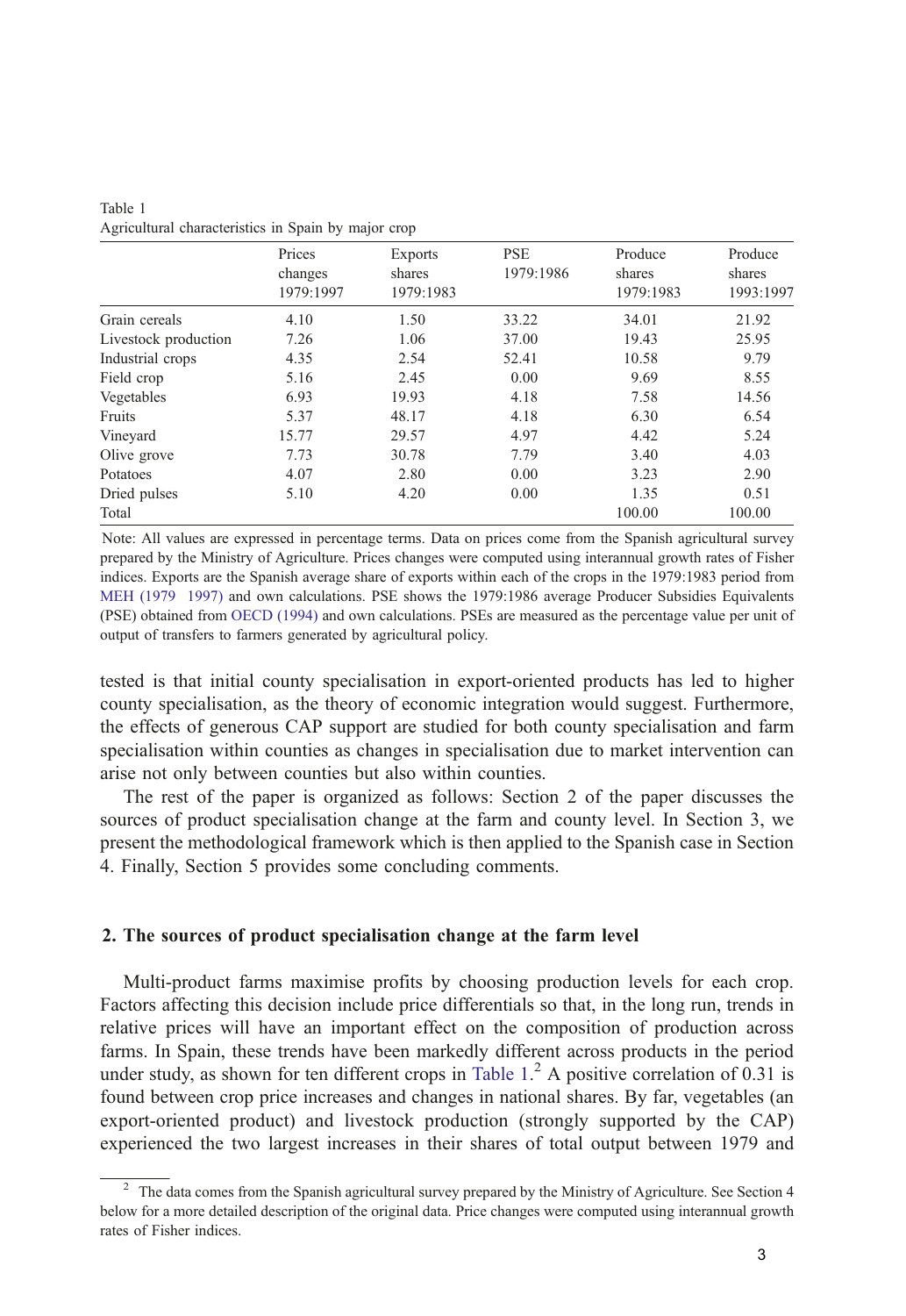1997. Although local factors such as weather and soil conditions limit the extent of these trends<sup>3</sup>, it may be argued that a driving mechanism in product specialisation at the national level has been the long-term evolution of crop prices.

Price trends reflect, amongst other factors, both the opening of the European market for Spain's agricultural sector and the implementation of price intervention within the CAP. The largest increases in prices have taken place in crops for which the country had an initial comparative advantage. As mentioned earlier, integration in competitive markets should lead to greater geographical specialisation in crops for regions with a comparative advantage based on factors such as land and weather conditions. The second column of [Table 1](#page-3-0) shows the average share of exports within each of the crops in the 1979:1983 period.<sup>4</sup> Before integration in the European market, Spain exported a large share of vegetables, fruits, wine and olive oil to Europe. During the process of integration, price increases in those four categories averaged 8.4 percentage points, well above the 5.1 national average.

At the same time, livestock production, which receives CAP support, also witnessed strong price increases. High intervention prices should lead to surpluses in crops that benefit from the policies. The effect on regional specialisation is ambiguous since protected surpluses may be found in all regions, not only in those with initially high levels of production. In the third column of [Table 1](#page-3-0) we report average Producer Subsidies Equivalents (PSE) for the period 1979:1986 in the 10-member European Community which reflects the level of initial CAP intervention.<sup>5</sup> Grain cereals, livestock production and industrial crops were strongly supported at the time. Finally, potatoes, which were neither export-oriented nor eligible for policy support, experienced the lowest change in prices. This suggests that both market enlargement and the implementation of the CAP have potentially led to important shifts in specialisation driven by changes in relative prices.

Another factor which has potentially affected the change in product specialisation is the set-aside program introduced after 1992. CAP's acknowledged shortcomings<sup>6</sup> have triggered reforms, the most important one being that of 1992. It consisted of an attempt to partly substitute market price support with direct payments, the objective being to reduce surpluses. The new policy was mainly implemented in cereals where direct payments have since been based on historical use of land and yields and have been operated in conjunction with a set-aside requirement and a reduction in the support price. Beyond a certain farm size, farmers would have to set aside a portion of their arable land in order to qualify for area payments. Farmers would nonetheless be entitled to grow crops for industrial use on set-aside land. The effects of these arrangements on farm specialisation, with respect to *both* county and national patterns, is clearly an empirical issue, as

<sup>&</sup>lt;sup>3</sup> Livestock production is concentrated in the northern regions whilst vegetables and fruits are mainly concentrated in the southern and eastern regions. <sup>4</sup> Figures are obtained from the Spanish Ministry of Economy publication [MEH \(1979 1997\)](#page-12-0) and own

calculations. <sup>5</sup> Figures are obtained from [OECD \(1994\)](#page-12-0) and own calculations. PSEs are measured as the percentage value

per unit of output of transfers to farmers generated by agricultural policy. <sup>6</sup> See, for example, [Messerlin \(2001\)](#page-12-0) and [Weyerbrock \(1998\).](#page-12-0)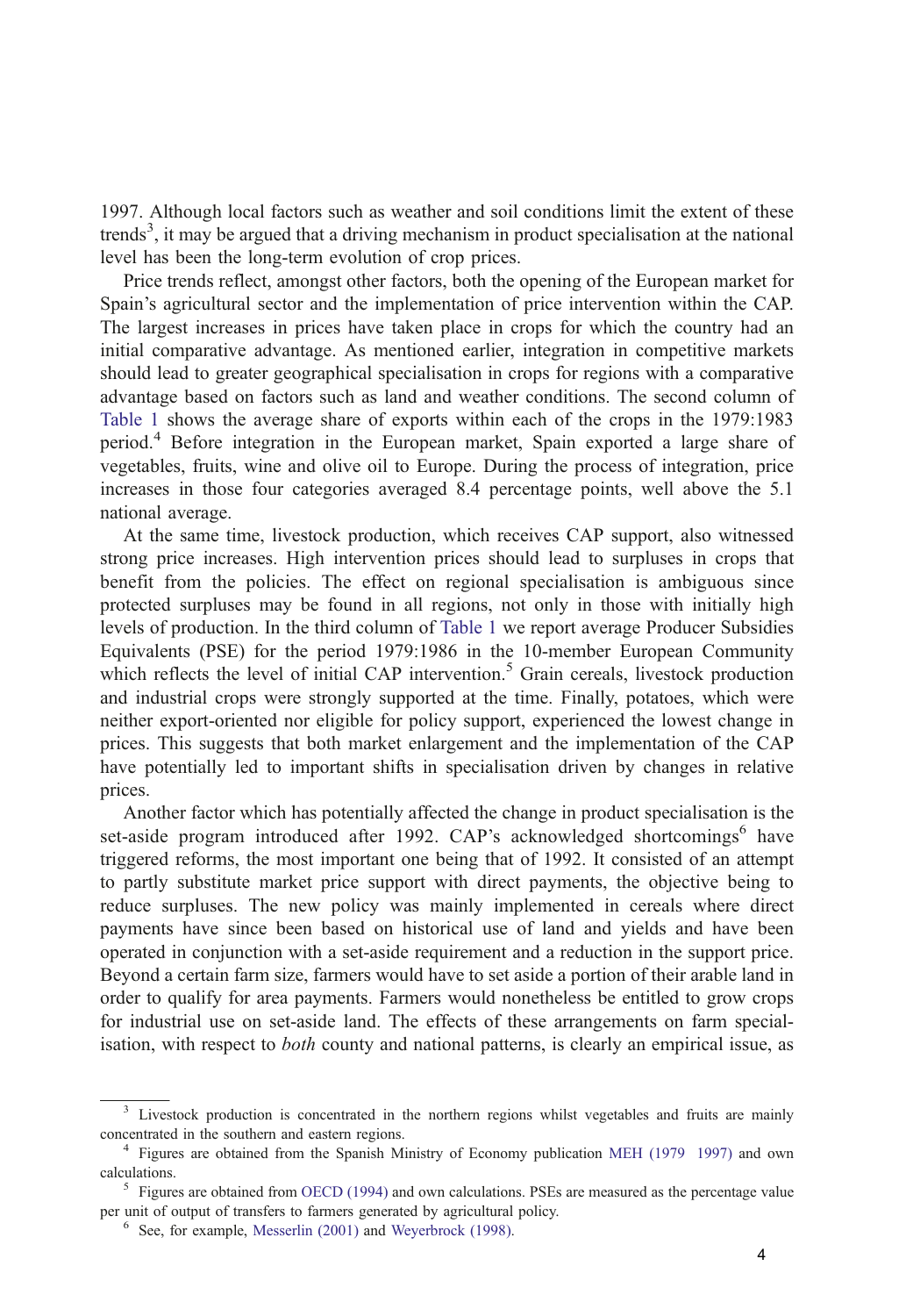farms are free to choose crop distribution on the merits of price and compensation payments by either concentrating or diversifying production and can still meet their setaside obligations. The effects of this program are concentrated in areas that qualify for compensation payments, i.e. those with high historical land use for cereals.

Two internal factors may also have affected specialisation between and within counties. First, a strong increase in the regional presence of the food processing industry can increase local prices and thus create an incentive to specialise in crops to supply the new manufacturing plants in the region. Second, farm size varies across large regions in Spain, with the largest concentration of small farms in the Northwest area. During the period under study, the number of small farms has steadily declined. This structural change may also have had a regional effect on the level of specialisation, since the initial proportion of small farms varied by region.

We expect, a priori, that some of these factors are relevant at the county level, such as market enlargement, whilst others, such as set-aside programs or the change in the proportion of small farms, may be important at both levels.<sup>7</sup> In order to explore these issues, a multi-product version of Theil and Finizza's index of segregation is presented in the next section. The index and its evolution over time decompose farm specialisation into county and within-county specialisation, so that an assessment of the effects of the factors that have contributed most to specialisation can be carried out.

## 3. Regional versus farm specialisation

Product concentration can be analysed by looking at the entropy measure for the national agricultural production at any period of time:

$$
E = \Sigma_i(Y_i/Y) \log_N((Y_i/Y)^{-1})
$$
\n(1)

Here  $Y_i$  is the national output of crop i, Y is total production, N is the number of crops, and  $\log_N$  is the logarithm in base N. This index measures crop specialisation at the national level and lies between 0 and 1. If national production is equally distributed across crops, then E takes its maximum value  $(E=1)$ . If all production is concentrated in one product, then E takes its minimum value  $(E=0)$ . Eq. (1) can also be applied within each county. In the following, we will denote counties by  $r$ :

$$
E_r = \Sigma_i (Y_{ir}/Y_r) \log_N((Y_{ir}/Y_r)^{-1})
$$
\n(2)

The set of indexes  ${E<sub>r</sub>}$  can be aggregated to construct an overall index of county product concentration,  $\hat{E}_r = \sum_r (Y_r/Y)E_r$ . In order to analyse to what extent the production pattern

<sup>7</sup> Some agricultural inputs, like weather and soil conditions, are geographically fixed and show little variance within counties. Differences in the distribution of these factors map into a pattern of geographical comparative advantages. Thus, integration in competitive markets should lead to county specialisation. In a similar vein, [Capt](#page-12-0) and Schmitt (2000) argue that the forces at work in the location of agricultural production operate schematically on two separate scales. In addition to the traditional comparative advantages modelled at regional level, the influence of urban centres remains important for nearby agriculture and land rent (von Thunen's model) is still a driving force for the location of agricultural production around cities.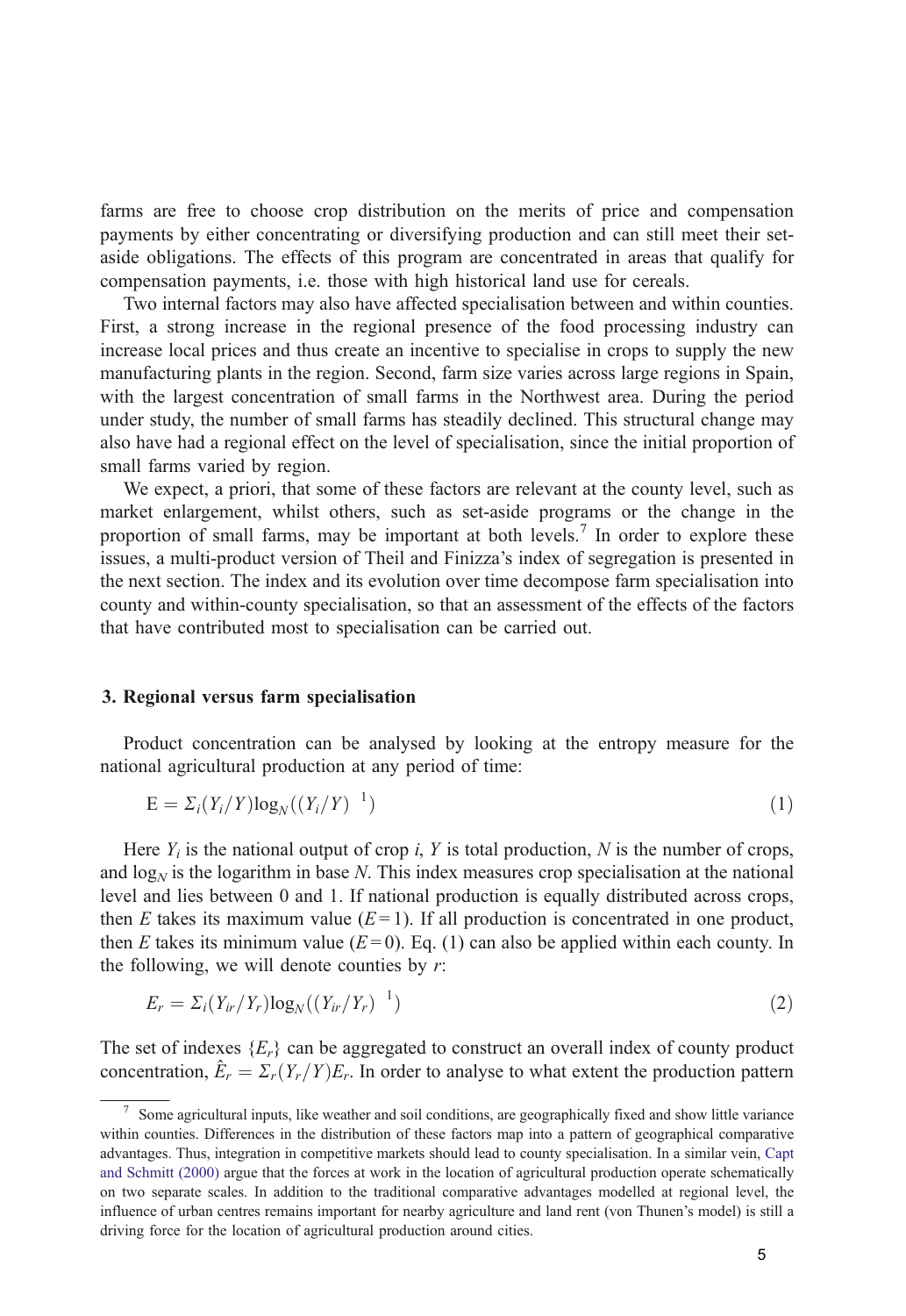in a county differs from the national pattern, Theil and Finizza's measure of segregation is easily extended to more than two products. In information theory,

$$
I_r = \Sigma_i (Y_{ir}/Y_r) \log_N((Y_{ir}/Y_r)/(Y_i/Y)) \tag{3}
$$

is known as the expected information of the message that transforms the proportions  $\{(Y_i/Y)\}_i$  to a second set of proportions  $\{(Y_{ir}/Y_r)\}_i$ . The value  $I_r$  is zero when the two sets are identical; it takes larger values when the two sets differ. [Theil and Finizza](#page-12-0) (1971) show that the weighted average of the value  $I_r$ ,  $\hat{I}_r = \sum_r (Y_r/Y)I_r$ , is bounded by 1 as it accounts for the difference between the national entropy and the weighted average of county entropy measures:

$$
\hat{I}_r = E - \hat{E}_r \tag{4}
$$

Our objective is to analyse the extent to which farms specialise with respect to the county and the national pattern. Let  $Y_{irf}$  be the output of crop *i* at farm *f* from county *r* so that  $Y_{ir} = \sum_{f \subset r} Y_{irf}$  and  $Y_{rf} = \sum_i Y_{irf}$ . A bounded measure of total farm specialisation from the national pattern is  $\hat{I}_f = \sum_f (Y_{rf}/Y)I_f$  where

$$
I_f = \Sigma_i (Y_{irf}/Y_{rf}) \log_N((Y_{irf}/Y_{rf})/(Y_i/Y))
$$
\n(5)

Alternatively, farm  $f$  specialisation within county  $r$  can be defined as

$$
I_{rf} = \Sigma_i (Y_{irf}/Y_{rf}) \log_N((Y_{irf}/Y_{rf})/(Y_{ir}/Y_r))
$$
\n(6)

An index of within-county specialisation at county level aggregates  $I_{rf}$  over farms in county r:

$$
\ddot{I}_{rf} = \Sigma_{f \subset r} (Y_{rf}/Y_r) I_{rf} \tag{7}
$$

Finally, a national index of within-county specialisation can be obtained by aggregating  $I_{rf}$  over counties:

$$
\hat{I}_{rf} = \Sigma_r (Y_r / Y) \hat{I}_{rf} \tag{8}
$$

Then, it can be shown that: <sup>8</sup>

$$
\hat{I}_f = \hat{I}_r + \hat{I}_{rf} \tag{9}
$$

Farm specialisation is divided into two components. The first term measures differences across counties with respect to the national standard. The second term measures withincounty farm specialisation. In order to study the sources of specialisation change, we can exploit the additive properties of the indexes. Using Eq. (9), the change in overall farm

<sup>8</sup> This is an extension of the well-known decomposition of Theil's index of concentration to Theil and Finizza's index of segregation. See [Mora and Ruiz-Castillo \(2000\)](#page-12-0) for a proof of this extension.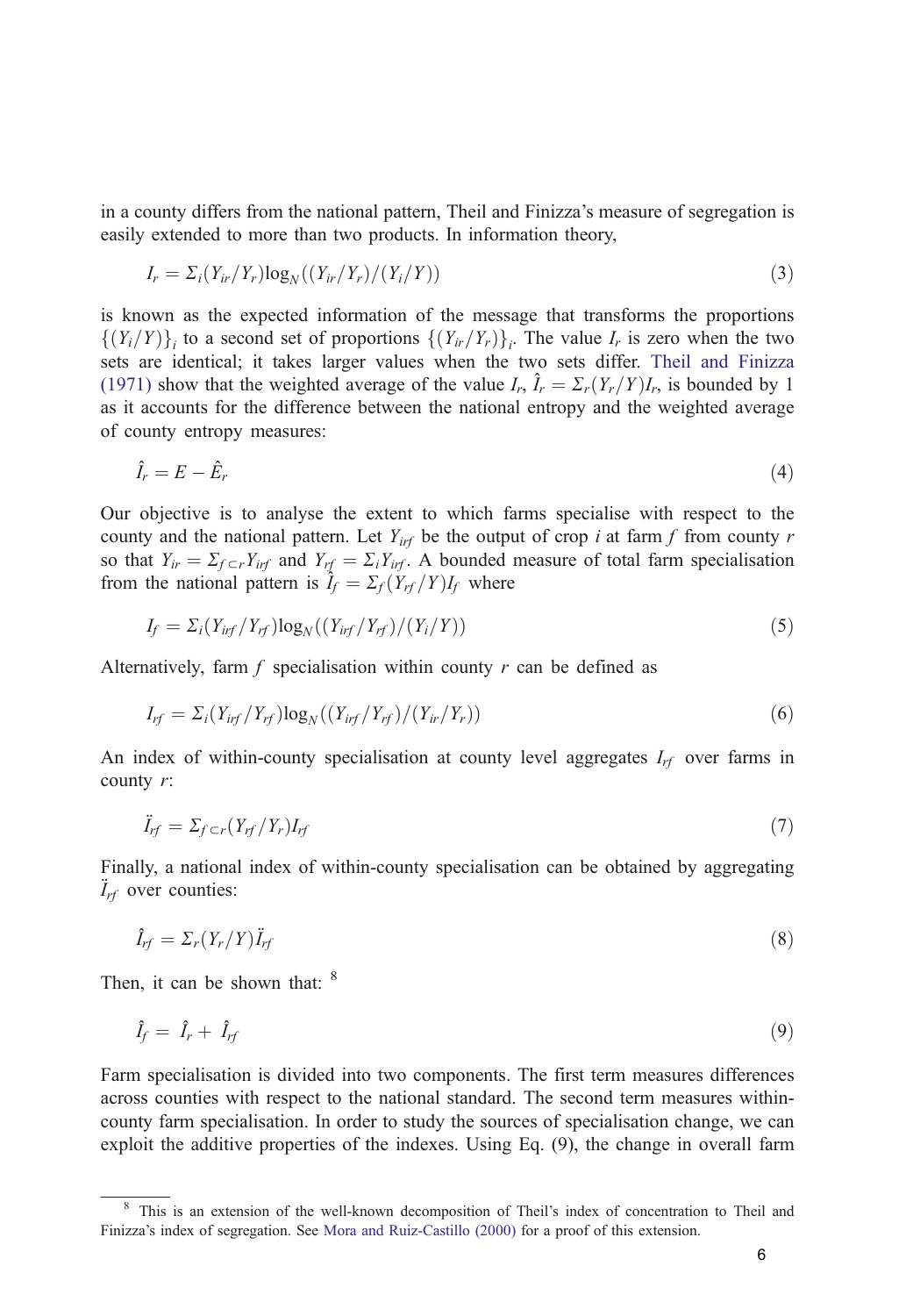specialisation,  $\nabla \hat{I}_f = \hat{I}_f^{97} - \hat{I}_f^{79}$ , can be decomposed in three components within each county:

$$
\nabla \hat{I}_f = \Sigma_r [(Y_r/Y)^t \nabla I_r + (Y_r/Y)^t \nabla \hat{I}_{rf} + \nabla (Y_r/Y)(I_r + \hat{I}_{rf})^s]
$$
(10)

where  $t = 79$  and  $s = 97$  if indices are weighted by production shares at the beginning of the period, or  $t = 97$  and  $s = 79$  if weights are taken from the end of the period. In the next section, the decomposition (9) is computed for the Spanish agricultural sector. Then, the two alternative decompositions from Eq. (10) are obtained. Finally, dummy variables for positive changes in  $\nabla I_r$ ,  $\nabla \ddot{I}_{rf}$  and  $\nabla (Y_r/Y)$  are calculated and probit estimations carried out to analyse the effects of market enlargement and policy interventions on specialisation.

## 4. The decomposition of Spanish farm specialisation

## 4.1. The data set

The Red Contable Agraria Nacional (RECAN), an annual national survey prepared by the Spanish Ministry of Agriculture, has been part of the European Farm Accounting Data Network since 1985. The questionnaire is filled in by accountancy agencies that collect information directly from the commercial farms.<sup>9</sup>

Every year, the survey provides information on crop production for around 7000 farms and 70 crops. Because of sample size, crop information is aggregated into ten major agricultural products.<sup>10</sup> Farm location is reported only at provincial level, a geographical unit that includes several agrarian areas for most provinces. However, it is possible to combine this information with altitude above sea level and create three areas within each province which, given Spain's geographical characteristics, are approximately homogeneous in weather and soil conditions. The high region includes all farms located 600 meters above sea level in the same province. The intermediate region comprises farms located between 300 and 600 meters above sea level. Finally, the low region includes all farms lower than 300 meters above sea level. After interaction of the province code with the altitude dummy variable, the country can be split into 115 different small geographical units. For reasons of brevity, we will refer to these small geographical units as 'counties'. The average sample of farms per county and year is 70, a relatively small number. A potential shortcoming of computing specialisation indices with small samples is that random allocations of farms in the sample may lead to high levels of county specialisation measurements purely by chance. We address this problem in two ways. First, we aggregate all years into four periods which coincide with the relevant stages of the Spanish integration

<sup>9</sup> A commercial farm is defined as a farm that is large enough to provide a main activity for the farmer and a level of income sufficient to support his or her family. In order to be classified as commercial, a farm must exceed a minimum economic size of 2400 euros.

<sup>&</sup>lt;sup>10</sup> These are livestock production, field crop, grain cereals, vineyard, potatoes, industrial crops, vegetables, fruits, dried pulses, and olive grove.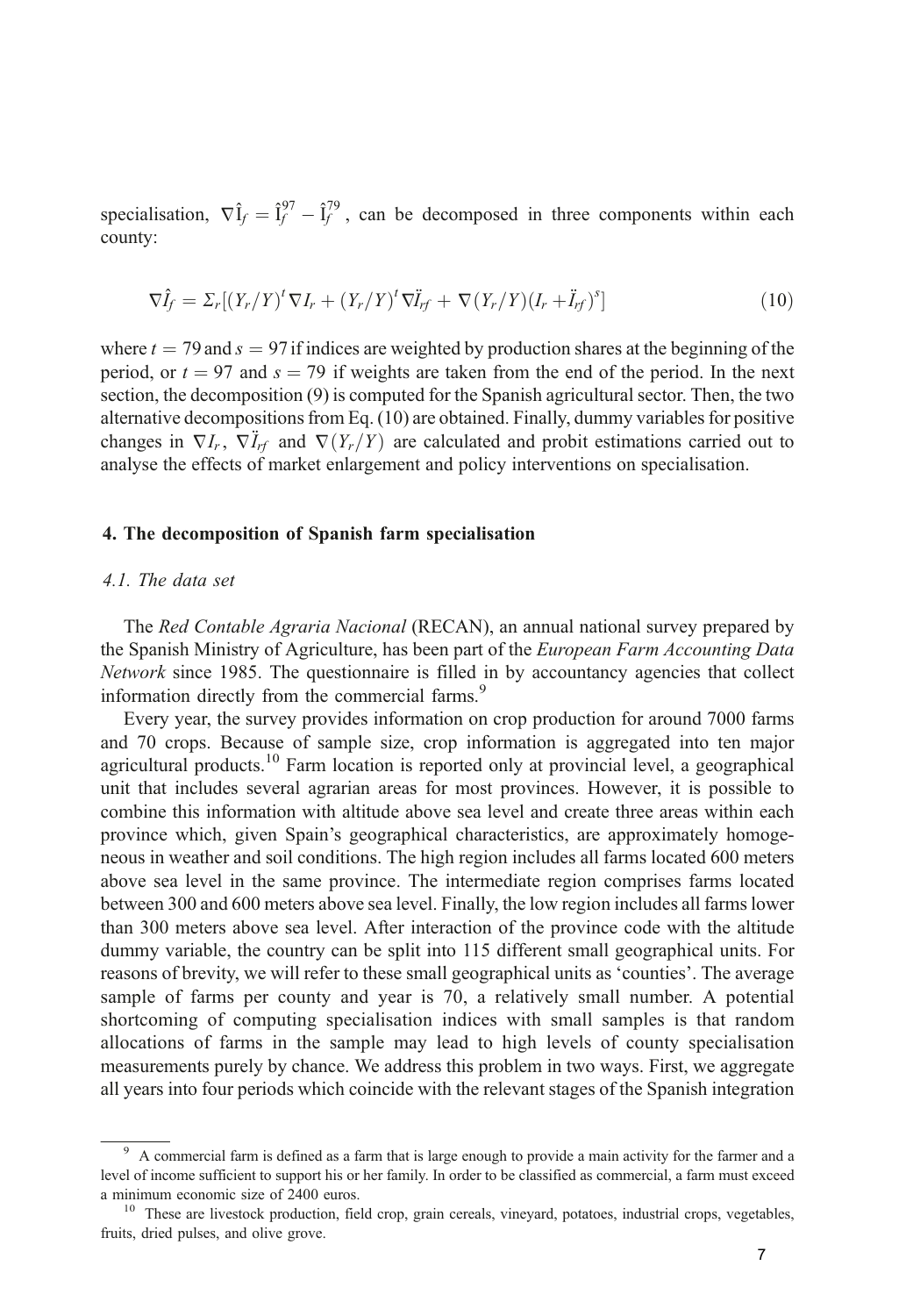into the EU.<sup>11</sup> Second, we use bootstrap techniques to compute standard errors so that we can assess the degree of accuracy in our specialisation indexes, as in [Deutsch et al. \(1994\)](#page-12-0) and [Boisso et al. \(1994\).](#page-11-0)

## 4.2. Variable definitions

In order to analyse the effects of market enlargement, an index of initial comparative advantage is computed by county. Exports Potential, (EP), is defined as the expected percentage of exports over total production based on crop production levels in the first period of the sample by county:

$$
EP_r = \Sigma_i x_i (Y_{ir}/Y_r) \tag{11}
$$

where  $x_i$  is the share of exports on total national production for crop *i*. A county that is specialised in export-oriented products during the first period at national level will have a high value for  $EP_r$ .

Concerning the effect on specialisation via CAP intervention, the propensity to receive support from the Common Agricultural Policy by county  $r$ , is included. Subsidy Propensity  $(SP_r)$ , is defined as:

$$
SP_r = \Sigma_i s_i (Y_{ir}/Y_r) \tag{12}
$$

Here  $s_i$  is the average producer subsidy equivalent due to the CAP during the period 1979:1986 for crop i. A county that is initially specialised in heavily supported products in the European Community will have a higher value for  $SP<sub>r</sub>$ .

The initial percentage of cereal land use in the county, SA, is included to measure the potential for set-aside after 1992.

To capture the effect of changes in the food processing industry, the econometric specification includes the number of new food processing plants, NFPP, at a provincial level. This variable covers the entire period and is taken from the Registro de Estable cimientos Industriales, a registry of industrial establishments provided by the Spanish Ministry of Industry.<sup>12</sup> Finally, we use census data from the *Censo Agrario* to compute the overall percentage change in the number of small farms at province level, SF, between 1979 and 1997 to control for the process of land concentration.

<sup>&</sup>lt;sup>11</sup> These are: From 1979 until 1983 (pre-integration); from 1984 until 1987 (policy convergence); from 1988 until 1992 (integration); and from 1993 until 1997 (after CAP reform).

 $12$  Two econometric concerns arise from the use of this variable. First, a potential problem of endogeneity appears since industrial plants may choose to locate near the crop production centres. We carried out a test for weak exogeneity initially proposed by [Engle \(1984\),](#page-12-0) pp.815 816, for each type of crop and could not reject the null, that decision to locate new food processing plants are weakly exogenous to the evolution of crop production. Second, the use of provincial level on new plants, due to the lack of county data, could potentially lead to aggregation bias. However, in studies of geographical linkages, production and location decisions are inversely related to the distance to neighbouring markets ([Hanson, 1998,](#page-12-0) and [Desmet and Fafchamps, 2000\)](#page-12-0). Choosing the provincial level, a higher geographical unit, captures this feature in a simple way.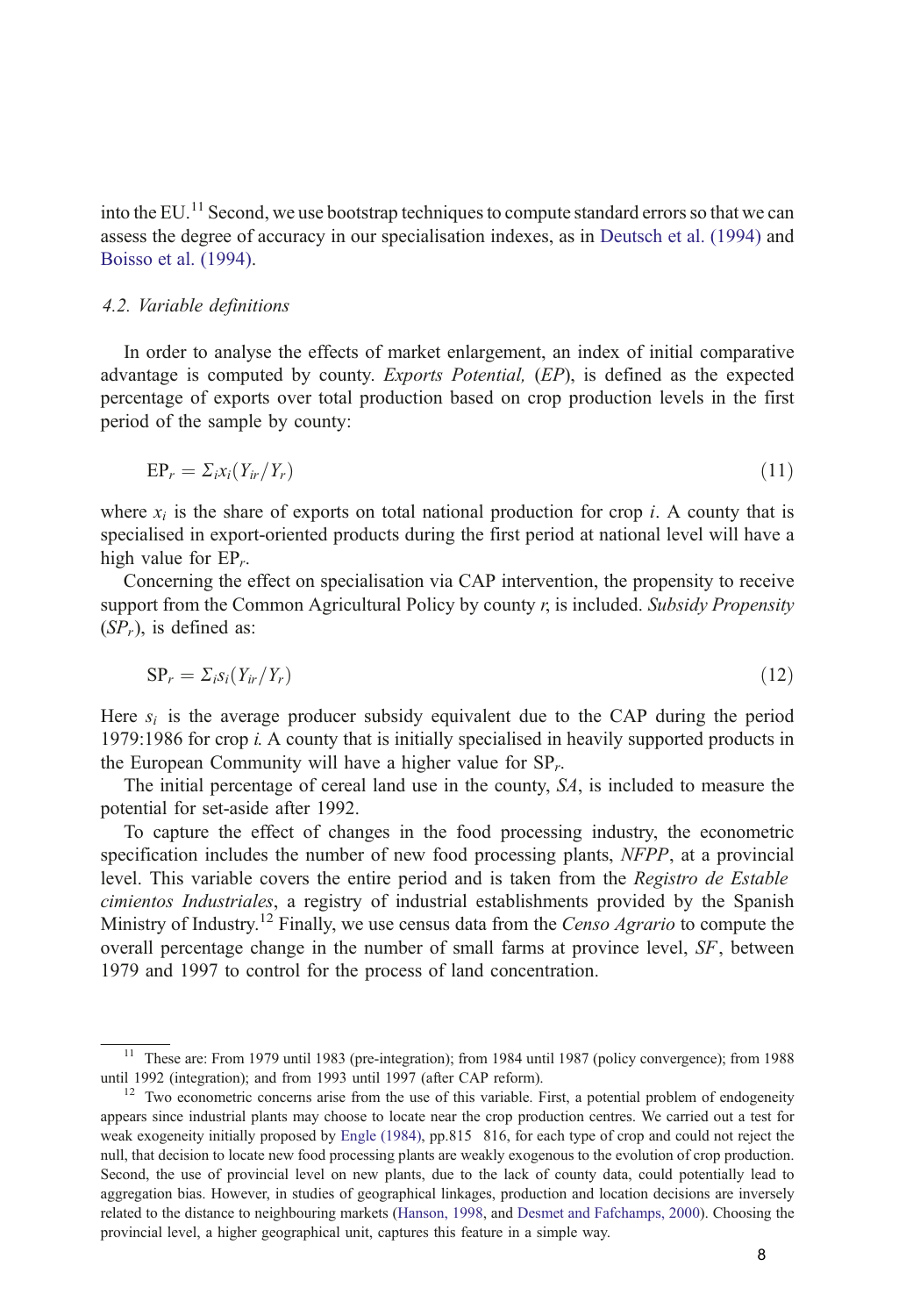<span id="page-9-0"></span>Table 2 County versus farm specialisation

|                                | $I_r$  | 1 <sub>rt</sub> | $I_r + I_{rf}$ |
|--------------------------------|--------|-----------------|----------------|
| 1979:1983 (pre-integration)    | 27.87  | 29.95           | 57.83          |
|                                | (0.86) | (1.47)          | (2.31)         |
| 1984:1987 (policy convergence) | 34.36  | 25.01           | 59.38          |
|                                | (0.57) | (2.73)          | (3.24)         |
| 1988:1992 (integration)        | 35.21  | 27.56           | 62.77          |
|                                | (0.67) | (1.52)          | (2.16)         |
| 1993:1997 (after CAP reform)   | 40.03  | 27.59           | 67.62          |
|                                | (0.60) | (1.39)          | (1.95)         |

Note: Bootstrapped standard errors with 1000 simulations in parenthesis.

 $\hat{I}_r = \sum_r (Y_r/Y) [\sum_i (Y_{ir}/Y_r) \log_{10}((Y_{ir}/Y_r)/(Y_i/Y))]$  (County specialisation);  $\hat{I}_{rf} = \sum_r \sum_f (Y_{rf}/Y) [\sum_i (Y_{ir}/Y_r) \log_{10}$  $\left(\frac{\gamma_{irf}}{\gamma_{irf}}/\gamma_{irf}\right)/\left(\frac{\gamma_{irf}}{\gamma_{irf}}\right)$  (Farm specialisation within counties);  $\hat{I}_f$   $\hat{I}_r + \hat{I}_{rf}$  (Total farm specialisation).

## 4.3. Empirical results

In this section, the methodology presented in Section 3 is applied to the Spanish farmlevel agricultural data. The results of the decomposition (9) are presented in Table 2. Bootstrapped standard errors were obtained with 1000 replications of the empirical sample with replacement.

Total farm specialisation has gone up 17%, from 57.8 to 67.6. The decomposition into a between and a within component shows that all of this increase is attributable to the increase in county specialisation, from 27.9 in the 1979:1983 period to 40.0 index points in the 1993:1997 years. Farm specialisation within counties has, if anything, decreased at the national level, starting from 30.0 in 1979:1983 and falling to 27.6 during 1993:1997. However, we cannot reject the hypothesis that farm specialisation within counties has remained constant.

Table 3 shows decompositions obtained by applying Eq. (10). Around 58% of the increase in the overall specialisation index results from increases in production in counties with high initial specialisation levels. This result is robust to the choice of the reference period in the decomposition. The effect of regional specialisation is also unambiguous and positive, whilst the effect of within-county specialisation depends on the period of reference. When the changes in within-county specialisation,  $\nabla \tilde{I}_{rf}$ , are

|   | The decomposition of change in specialization |  |                                |                                   |                                                         |              |  |  |
|---|-----------------------------------------------|--|--------------------------------|-----------------------------------|---------------------------------------------------------|--------------|--|--|
|   |                                               |  | $\Sigma_r(Y_r/Y)^t \nabla I_r$ | $\Sigma_r(Y_r/Y)^t \nabla I_{rf}$ | $\Sigma_r \nabla (Y_r/Y)(I_r+\tilde{I}_{\text{frf}})^s$ | $\nabla I_f$ |  |  |
|   | $t$ 1979:1983, s 1993:1997                    |  | 6.61                           | 2.41                              | 5.59                                                    | 9.79         |  |  |
| t | 1993:1997, s 1979:1983                        |  | 179                            | 2.19                              | 5.82                                                    | 9.79         |  |  |

Table 3 The decomposition of change in specialisation

Note:  $\Sigma_r(Y_r/Y)^t \nabla I_r$ : Changes in specialisation from changes in county specialisation.  $\Sigma_r(Y_r/Y)^t \nabla I_{r}$ : Changes in specialisation from changes in farm specialisation within counties, where

$$
\ddot{I}_{rf} = \Sigma_{f \subset r} (Y_{rf}/Y_r) I_{rf})
$$

 $\sum_r \nabla (Y_r/Y)(I_r + \ddot{I}_{rf})^s$ : Changes in specialisation from changes in regional output shares.  $\nabla \hat{I}_f = \sum_r [(Y_r/Y)^t \nabla I_r]$  $+(Y_r/Y)^t \nabla \vec{I}_{rf} + \nabla (Y_r/Y)(I_r + \vec{I}_{rf})^s$ : Changes in total farm specialisation.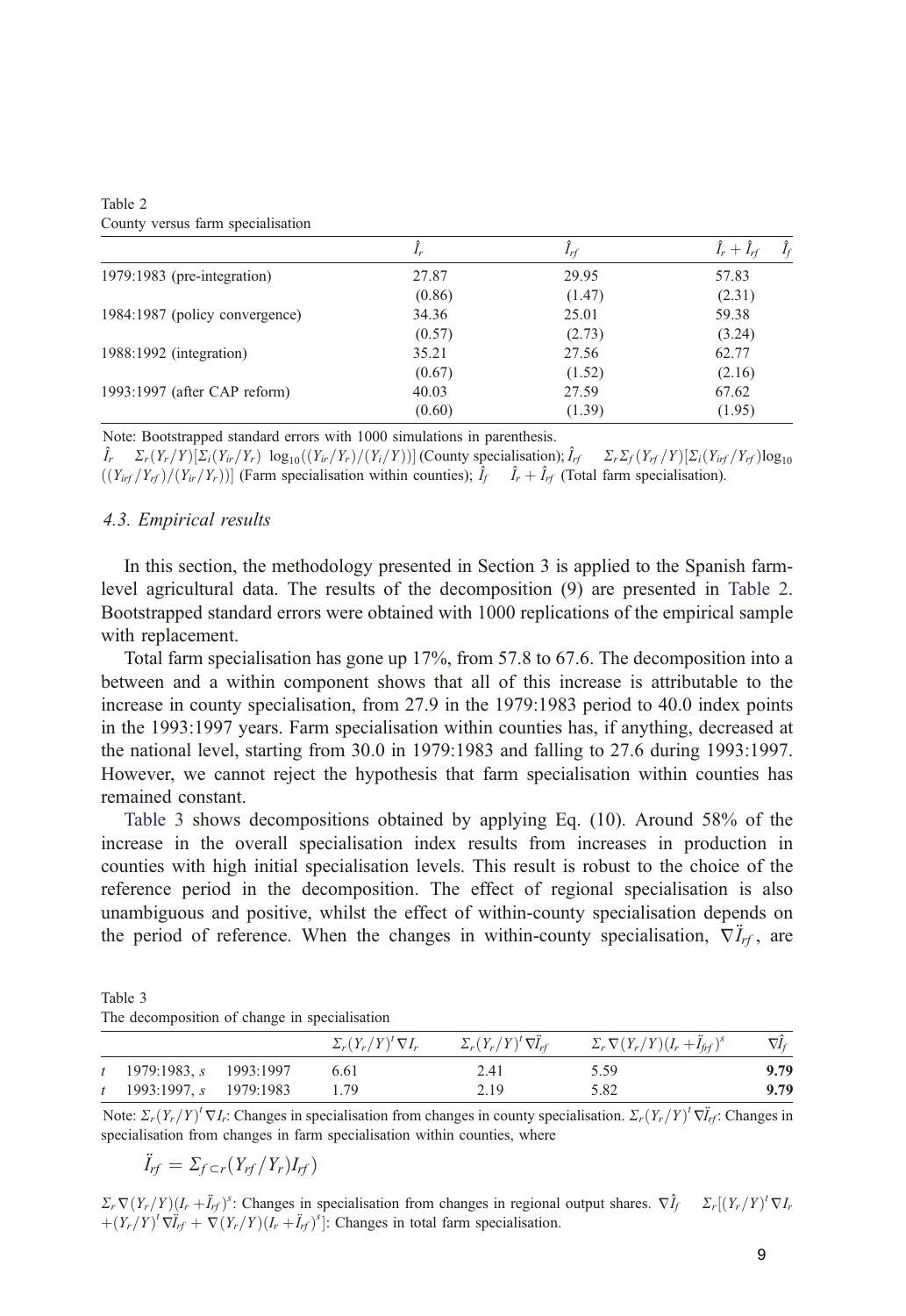Table 4 The sources of change in specialisation between 1979 and 1997

|                               | $\nabla (Y_r/Y)>0$ |                   | $\nabla I_r > 0$ |           | $\nabla I_{rf} > 0$ |         |
|-------------------------------|--------------------|-------------------|------------------|-----------|---------------------|---------|
|                               | (1)                | $\left( 2\right)$ | (3)              | (4)       | (5)                 | (6)     |
| Exports potential             | 0.77               | 0.93              | $1.51**$         | $1.30**$  | 0.002               | 0.14    |
| Subsidy propensity            | 1.89**             | $1.82**$          | 0.61             | 0.38      | 0.92                | 1.17    |
| Set aside/100                 | 0.32               | 0.32              | $0.62***$        | $0.63***$ | 0.31                | $0.36*$ |
| New food-processing plants/10 | 0.26               |                   | 0.14             |           | 0.002               |         |
| Small farms/100               | 0.24               |                   | 0.21             |           | 0.11                |         |
| Pseudo- $R^2$                 | 0.15               | 0.13              | 0.11             | 0.10      | 0.04                | 0.03    |

Note: Probit estimates of the change in the probability for an infinitesimal change in each independent variable. The number of observations is N 115. The Pseudo- $R^2$  goodness-of-fit measure is defined as  $1\qquad L_1/L_0$  where  $L_0$ and  $L_1$  are the constant-only and full model log likelihoods respectively. Significant coefficients are indicated by \*, \*\*, \*\*\*, for significance at the 10, 5 and 1% level, respectively. All estimations include a constant. Estimations (1), (3), and (5) also include dummy variables for high and low lands. See main text for the independent variable definitions. Dependent variables are defined as follows:  $\nabla (Y_r/Y) > 0$ : Dependent variable takes value 1 if county r increased its share in total production, 0 otherwise.  $\nabla I_r > 0$ : Dependent variable takes value 1 if county r increased its regional specialisation index, 0 otherwise.  $\nabla I_{rf} > 0$ : Dependent variable takes value 1 if county r increased its within-county farm specialisation index, 0 otherwise.

weighted by county crop shares of the first period,  $t = 1979 : 1983$ , then the contribution of within-county specialisation is negative. When the weights correspond to the last period, the sign reverses. These results corroborate conclusions from the decomposition presented in [Table 2.](#page-9-0) There is growing specialisation because of an increase in regional specialisation and not because of an increase in within-county specialisation. In addition, counties with initially high specialisation values have increased their importance in national output.

In order to study the sources of specialisation change, dummy variables for positive changes in  $\nabla I_r$ ,  $\nabla \ddot{I}_{rf}$  and  $\nabla (Y_r/Y)$  are calculated. Then probit estimations are carried out to analyse the effects of EP, SP, SA, NFPP, and SF on these dummy variables.<sup>13</sup>

The results are presented in Table 4. Two variable specifications for each equation are reported. The first one includes all the variables whilst in the second one only those variables that are significant in at least one equation are used. The results show the estimated average change in the probability of the dependent variable for an infinitesimal change in each independent variable. In the first two columns, the probit results for the change in the county's weight in the national sector,  $\nabla(Y_r/Y)$  are presented. A positive sign in a coefficient indicates that an increase in the related variable is associated with positive changes in the county's share in national production. The findings suggest that

<sup>&</sup>lt;sup>13</sup> Other specifications were also estimated. Linear regressions of the changes in the indices led to qualitatively similar results but the coefficients were not estimated with accuracy. An ordered probit model with four categories for the dependent variables improved the accuracy of the estimates with respect to the linear regressions but were still less satisfactory than the simpler probit specification. A closer inspection of the distribution of the dependent variables and the regressors highlighted the existence of many near-zero values in the latter. Plots of the dependent variables against the regressors suggested the existence of thresholds and nonlinearities in the data set. The probit specification works reasonably well because it provides a flexible treatment for the non-linearity problem and, at the same time, fully exploits the signs of the changes without adding noise.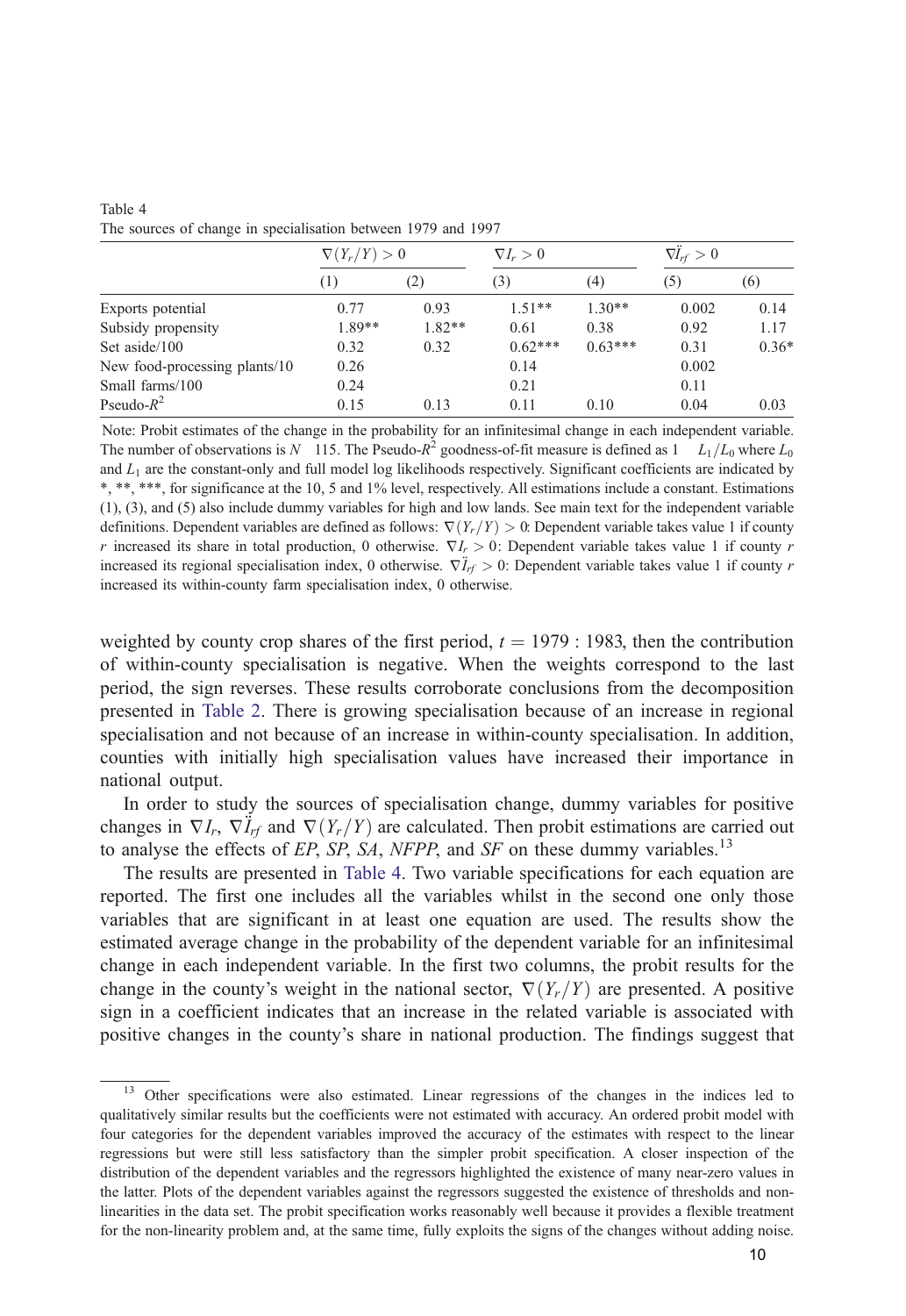<span id="page-11-0"></span>those counties with initial specialisation in strongly supported products and cereals have diminished their shares in national output.

Between-county specialisation results are presented in columns 3 and 4. By far the most important and significant factor is initial specialisation in export-oriented crops. The percentage of land used in cereal production also has a very significant and positive effect, but of somewhat lesser magnitude. This finding suggests that set-aside programs and compensatory payments in cereals have had a negative effect on the production of other crops. Estimates for within-county specialisation are presented in columns 5 and 6. Neither the export's potential nor the subsidy propensity help explain the sign of the specialisation change. In contrast, the initial proportion of cereal land use is significant and positive, although the effect is only half the size of the one found for regional specialisation.

## 5. Concluding remarks

The multifunctional approach of the European Commission focuses on environmental and productive issues so that the analysis of the forces affecting specialisation trends is of great importance in evaluating the impact of the CAP. Using Spain as a case study, we show that integration in the European Union and implementation of the CAP has led to an increase in regional specialisation as opposed to farm-level specialisation within regions, and that regional specialisation has increased most in regions initially specialising in export-oriented products.

With respect to the CAP, our findings put into question the argument of *multi* functionality frequently used by the EU Commission whereby CAP interventions at regional level supposedly stabilize the structure of land use so as to help preserve landscape and rural areas and limit agricultural surpluses. First, regions initially specialised in CAP-protected crops have witnessed a decrease in the importance of their production at the national level, in spite of the large increases in support prices of their main crops. Second, regions which initially specialised in cereals experienced a significant increase in specialisation both at county and farm level, suggesting that the 1992 reforms related to set-aside programs for cereals had an unexpected negative effect on the production of other crops.

## Acknowledgements

We acknowledge financial support from the Spanish Ministry of Agriculture, Project Number 680. We acknowledge financial support from DGI, Grant BEC 2000-0170 and SEC 1999-135E. We also wish to thank Carlos García Peñas for his invaluable assistance in the process of data gathering and Jose´ Eusebio de la Torre for his excellent research assistance.

## References

Boisso, D.K., Hajeks, J.H., Silber, J., 1994. Occupational segregation in the multidimensional case. Journal of Econometrics 61, 161 171.